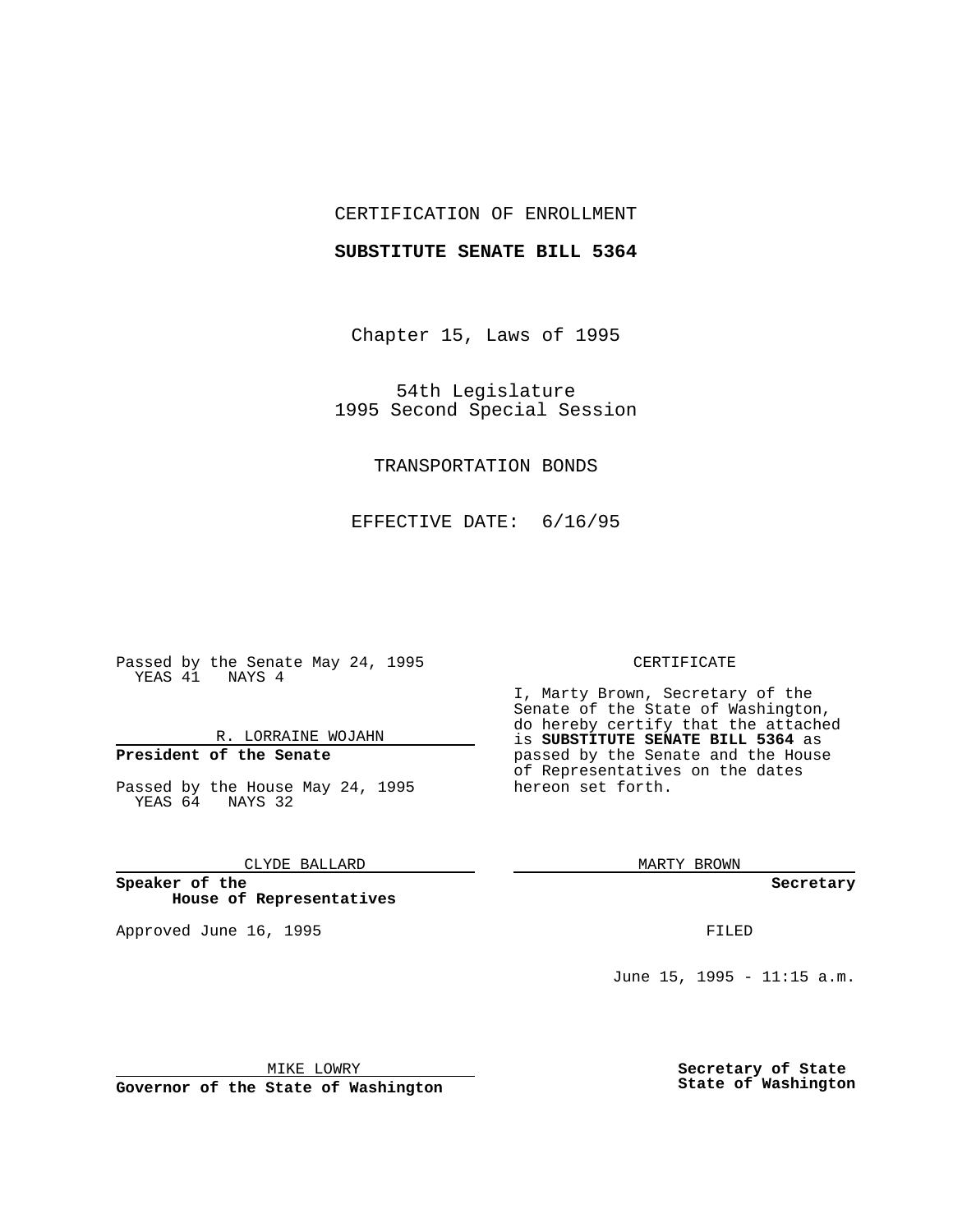## **SUBSTITUTE SENATE BILL 5364** \_\_\_\_\_\_\_\_\_\_\_\_\_\_\_\_\_\_\_\_\_\_\_\_\_\_\_\_\_\_\_\_\_\_\_\_\_\_\_\_\_\_\_\_\_\_\_

\_\_\_\_\_\_\_\_\_\_\_\_\_\_\_\_\_\_\_\_\_\_\_\_\_\_\_\_\_\_\_\_\_\_\_\_\_\_\_\_\_\_\_\_\_\_\_

Passed Legislature - 1995 Second Special Session

### **State of Washington 54th Legislature 1995 1st Special Session**

**By** Senate Committee on Transportation (originally sponsored by Senator Owen; by request of Office of Financial Management)

Read first time 05/23/95.

 AN ACT Relating to transportation bonds; amending RCW 47.10.834, 47.10.836, 47.10.837, 47.10.838, 47.10.839, and 47.10.841; amending 1994 c 183 s 1 (uncodified); repealing RCW 47.10.840; and declaring an emergency.

5 BE IT ENACTED BY THE LEGISLATURE OF THE STATE OF WASHINGTON:

6 **Sec. 1.** 1994 c 183 s 1 (uncodified) is amended to read as follows: 7 The legislature finds and declares:

 Successful implementation of the public-private transportation initiatives program authorized in chapter 47.46 RCW may require the financial participation of the state in projects authorized in that 11 chapter.

 The participation may take the form of loans, loan guarantees, user charge guarantees, including incidental costs incurred by the 14 department in direct support of activities required under chapter 47.46 15 RCW, or such other cash contribution arrangements as may improve the ability of the private entities sponsoring the projects to obtain financing.

18 It is in the best interests of the people of the state that state 19 funding of possible financial participation in the projects authorized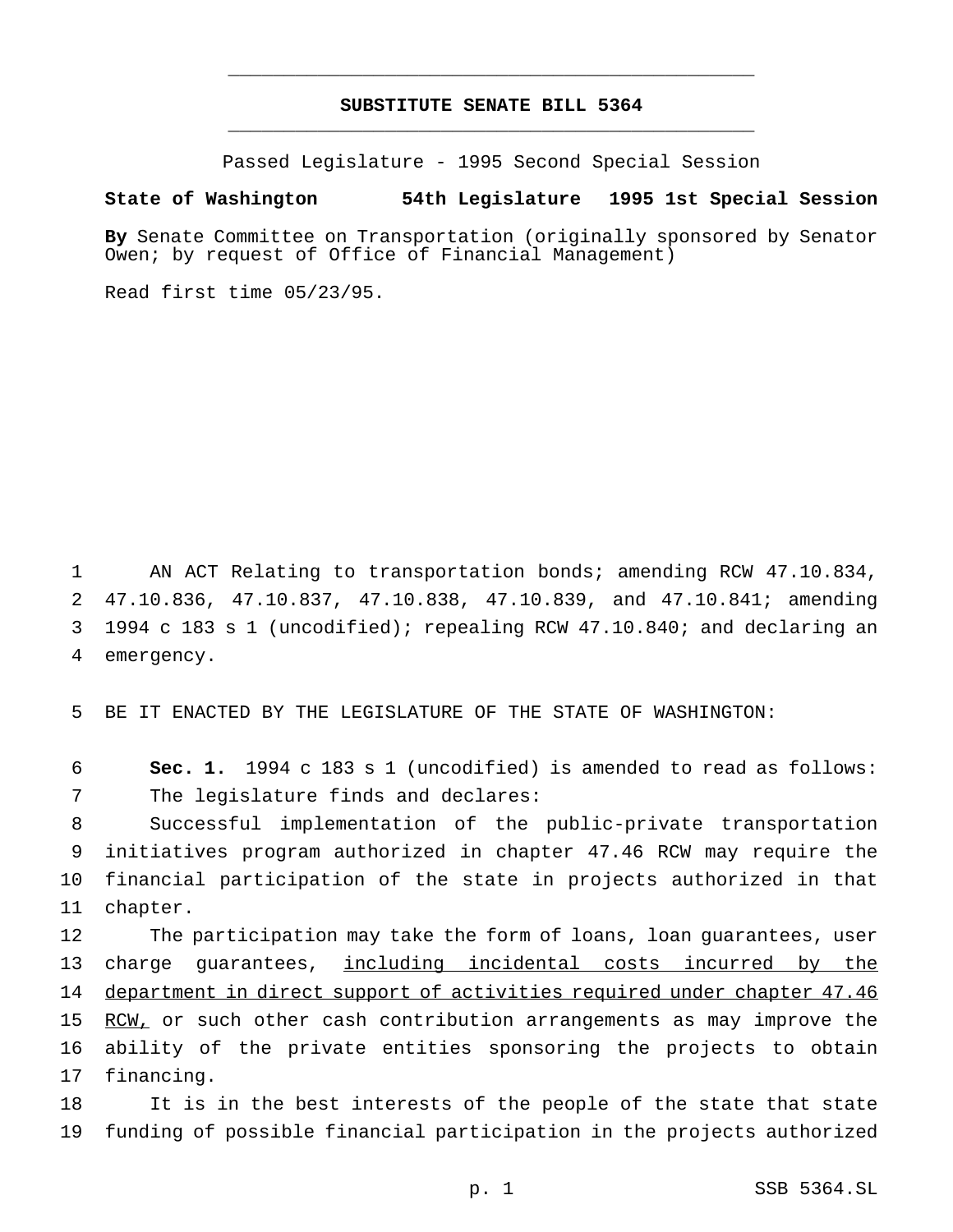1 under chapter 47.46 RCW be in the form of long-term bonds. In order to repay expenditures incurred in the 1993-1995 biennium, up to two 3 million two hundred thousand dollars of these bonds may be expended on highway improvement projects, under chapter 47.05 RCW.

 **Sec. 2.** RCW 47.10.834 and 1994 c 183 s 2 are each amended to read as follows:

 In order to provide funds necessary to implement the public-private transportation initiatives authorized by chapter 47.46 RCW, there shall be issued and sold upon the request of the Washington state 10 transportation commission a total of twenty-five million six hundred 11 twenty-five thousand dollars of general obligation bonds of the state of Washington.

 **Sec. 3.** RCW 47.10.836 and 1994 c 183 s 4 are each amended to read as follows:

 (1) The proceeds from the sale of bonds authorized by RCW 47.10.834 through 47.10.841 that are in support of possible loans as specified 17 under RCW 47.10.835 shall be deposited into the ((transportation 18 revolving loan account, hereby created, in the transportation)) motor 19 vehicle fund. The proceeds shall be available only for the purposes of making loans to entities authorized to undertake projects selected 21 under chapter 47.46 RCW as enumerated in RCW 47.10.835, including 22 incidental costs incurred by the department in direct support of 23 activities required under chapter 47.46 RCW, for the payment of bond anticipation notes, if any, and for the payment of bond issuance costs, including the costs of underwriting.

 (2) The proceeds from the sale of bonds authorized by RCW 47.10.834 through 47.10.841 that are in support of all forms of cash 28 contributions to projects selected under chapter 47.46 RCW, including 29 incidental costs incurred by the department in direct support of 30 activities required under chapter 47.46 RCW, except loans shall be 31 deposited into the ((transportation)) motor vehicle fund. The proceeds shall be available only for the purposes of making any contributions except loans to projects selected under chapter 47.46 RCW, for the payment of bond anticipation notes, if any, and for the payment of bond issuance costs, including the costs of underwriting.

 (3) Up to two million two hundred thousand dollars of the proceeds from the sale of bonds authorized by RCW 47.10.834 through 47.10.841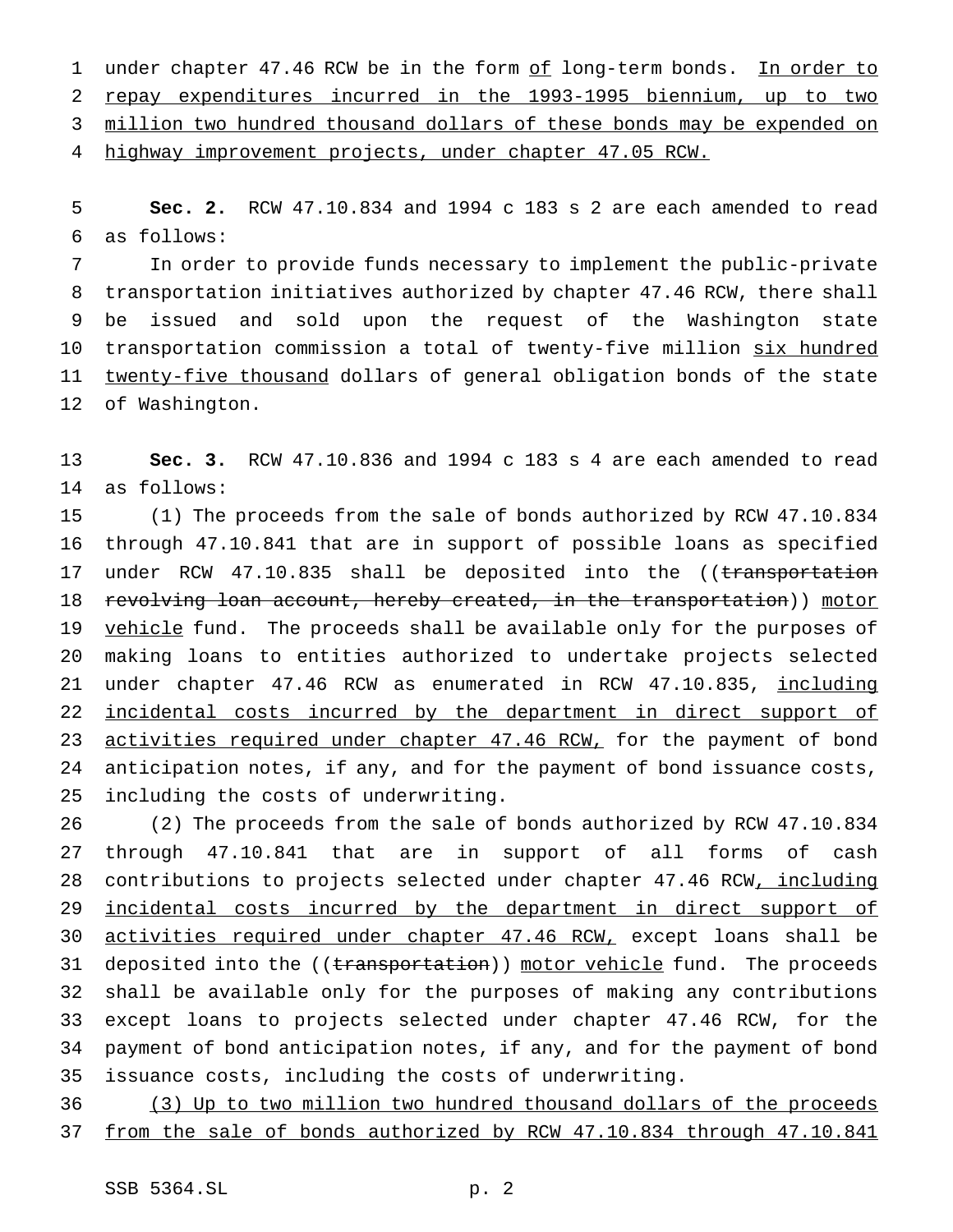may be expended on highway improvement projects under chapter 47.05 RCW and for the payment of bond issuance cost, including the cost of underwriting. Such proceeds shall be deposited into the motor vehicle fund.

 **Sec. 4.** RCW 47.10.837 and 1994 c 183 s 5 are each amended to read as follows:

7 Principal and interest payments made on loans ((from the 8 transportation loan revolving account as)) authorized by chapter 47.46 9 RCW shall be deposited into the ((transportation loan revolving 10 account)) motor vehicle fund and shall be available for the payment of principal and interest on bonds authorized by RCW 47.10.834 through 47.10.841 and for such other purposes as may be specified by law.

 **Sec. 5.** RCW 47.10.838 and 1994 c 183 s 6 are each amended to read as follows:

 (1) Bonds issued under the authority of RCW 47.10.834 through 47.10.841 shall distinctly state that they are a general obligation of the state of Washington, shall pledge the full faith and credit of the state to the payment of the principal thereof and the interest thereon, and shall contain an unconditional promise to pay such principal and interest as the same shall become due.

 (2) The principal and interest on the bonds issued for the purposes enumerated in RCW 47.10.836 shall be first payable in the manner provided in RCW 47.10.834 through 47.10.841 from the proceeds of the 24 state excise ((tax on motor vehicles imposed by RCW 82.44.020(2))) taxes on motor vehicle and special fuels imposed by chapters 82.36 and 26 82.38 RCW. Proceeds of those excise taxes are pledged to the payment of any bonds and the interest thereon issued under the authority of RCW 47.10.834 through 47.10.841, and the legislature agrees to continue to 29 impose (( $\theta$ )) these excise (( $\theta$ \*)) taxes on motor vehicle(( $\theta$ )) and 30 special fuels in amounts sufficient to pay, when due, the principal and interest on all bonds issued under the authority of RCW 47.10.834 through 47.10.841.

 **Sec. 6.** RCW 47.10.839 and 1994 c 183 s 7 are each amended to read as follows:

 (1) Both principal and interest on the bonds issued for the purposes of RCW 47.10.834 through 47.10.841 are payable from the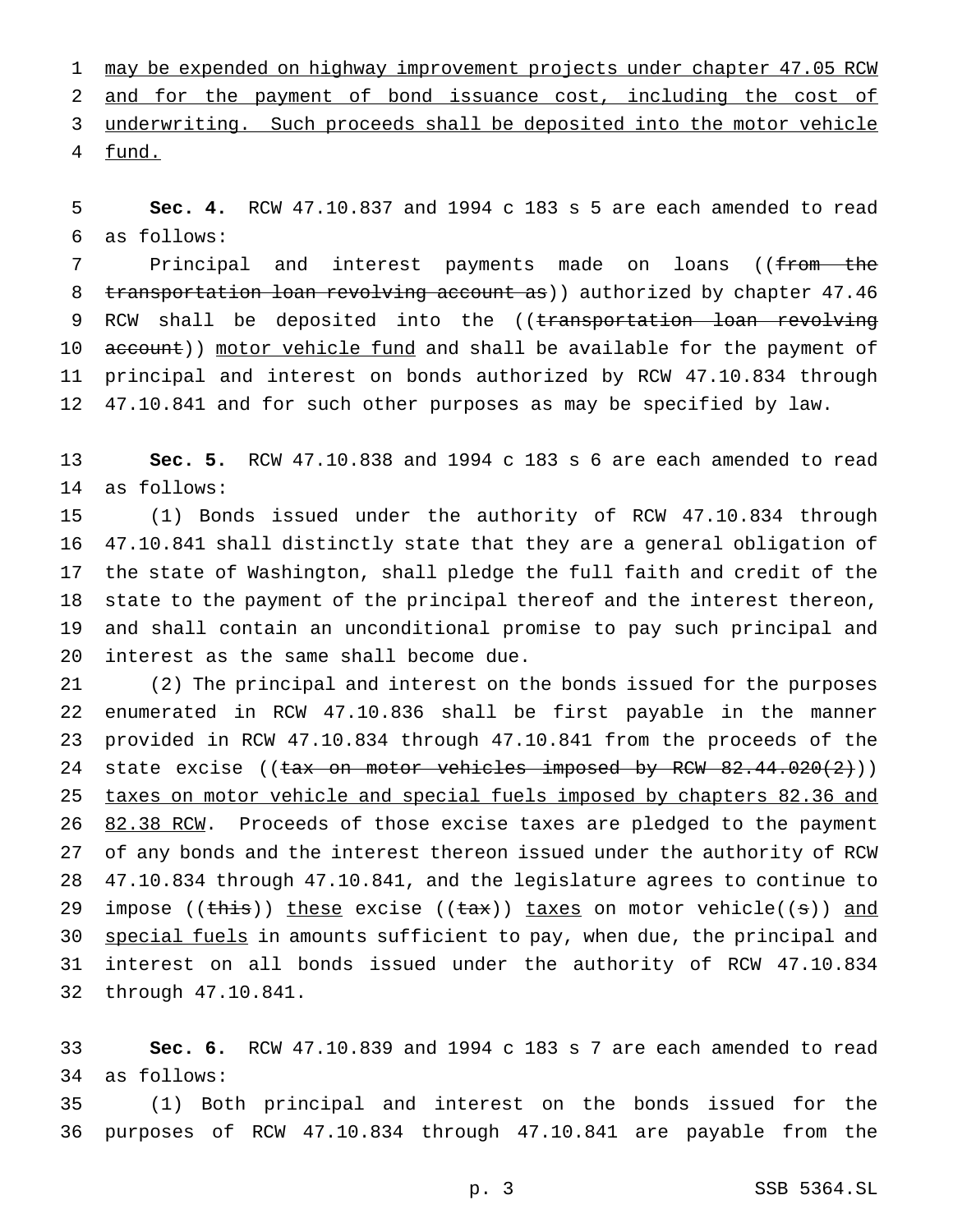1 highway bond retirement fund. ((The state finance committee may 2 provide that a special account be created in the fund to facilitate 3 payment of the principal and interest.))

 (2) The state finance committee shall, on or before June 30th of each year certify to the state treasurer the amount required for principal and interest on the bonds issued for the purposes specified in RCW 47.10.836 in accordance with the bond proceedings. The state 8 treasurer shall withdraw revenues from the ((transportation)) motor 9 vehicle fund and deposit into the highway bond retirement fund( $(-\sigma r - a$ 10 special account in the fund,)) such amounts, and at such times, as are required by the bond proceedings.

12 (3) Any funds required for bond retirement or interest on the bonds 13 authorized by RCW 47.10.834 through 47.10.841 shall be taken from that 14 portion of the ((transportation)) motor vehicle fund that results from 15 the imposition of excise taxes on motor vehicle((s)) and special fuels 16 which is, or may be appropriated to the department of transportation 17 for state highway purposes. Funds required shall never constitute a 18 charge against any other allocations of motor vehicle ((excise)) fuel 19 and special fuel tax revenues to the state, counties, cities, or 20 towns( $\left(\frac{1}{2}, \frac{1}{2}, \frac{1}{2}\right)$  and transitagencies)) unless the amount arising from excise 21 taxes on motor vehicle( $(s)$ ) and special fuels distributed to the state 22 in the ((transportation)) motor vehicle fund proves insufficient to 23 meet the requirements for bond retirement or interest on any such 24 bonds.

25 (4) Any payments for bond retirement or interest on the bonds taken 26 from other revenues from the motor vehicle ((excise)) fuel and special 27 fuel taxes that are distributable to the state, counties, cities, or 28 towns( $\left(\frac{1}{2}, \frac{1}{2}, \frac{1}{2}\right)$  and transition  $\frac{1}{2}$  and  $\frac{1}{2}$  or  $\frac{1}{2}$  and  $\frac{1}{2}$  from the first revenues 29 from the motor vehicle ((excise)) fuel or special fuel taxes 30 distributed to the ((transportation)) motor vehicle fund not required 31 for bond retirement or interest on the bonds.

32 **Sec. 7.** RCW 47.10.841 and 1994 c 183 s 9 are each amended to read 33 as follows:

34 Bonds issued under the authority of RCW 47.10.834 through 35 ((47.10.840)) 47.10.839 and this section and any other general 36 obligation bonds of the state of Washington that have been or that may 37 be authorized and that pledge motor vehicle ((excise)) and special 38 fuels taxes for the payment of principal and interest thereon are an